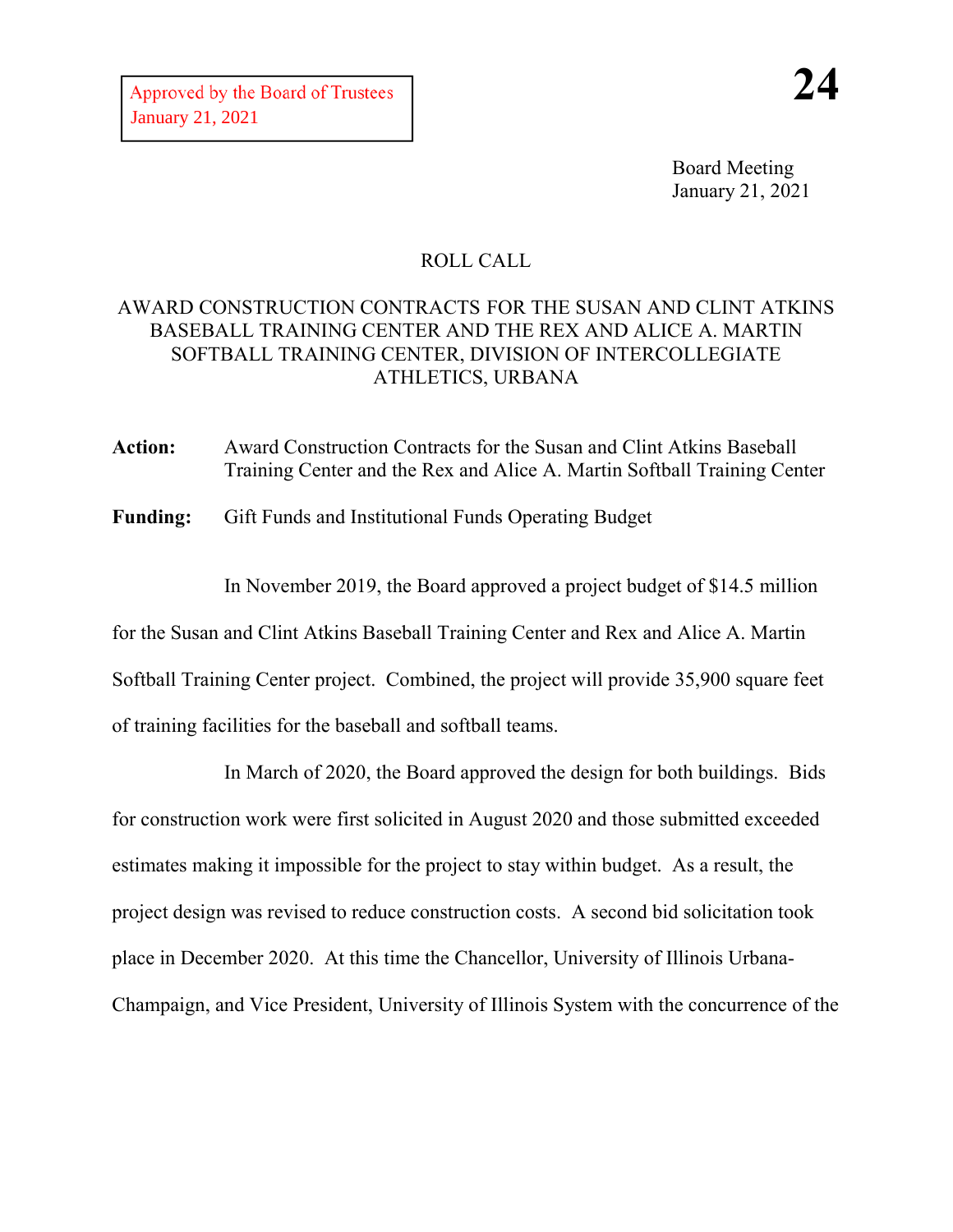appropriate administrative officers recommends that the following contracts<sup>[1](#page-1-0)</sup> be awarded. Competitive bidding procedures in accordance with the Illinois Procurement Code were followed; and the award is to the lowest responsible bidder based on base bid plus the acceptance of indicated alternates<sup>2</sup>.

| Division $01 -$ General Work    |          |             |
|---------------------------------|----------|-------------|
| Williams Brothers Construction, | Base Bid | \$7,275,000 |
| East Peoria, IL                 | Alt. 1   | $129,000^2$ |
| <b>TOTAL</b>                    |          | \$7,404,000 |

Funds for this project are available from the institutional funds operating budget of the University of Illinois at Urbana-Champaign and gift funds. Construction is scheduled to be completed in January 2022.

The Board action recommended in this item complies in all material

respects with applicable State and federal laws, University of Illinois *Statutes*, *The*

*General Rules Concerning University Organization and Procedure*, and Board of

Trustees policies and directives.

 $\overline{a}$ 

The President of the University concurs.

<span id="page-1-0"></span><sup>&</sup>lt;sup>1</sup> Contracts for other divisions were awarded within the delegated approval levels: Division 2--Plumbing Work, Davis-Houk Mechanical, Urbana, IL, \$284,240; Division 3--Heating Work, A&R Mechanical, Urbana, IL, \$1,128,370; Division 4--Ventilation Work, Davis-Houk Mechanical, Urbana, IL, \$209,000; and Division 5-- Electrical Work, Remco Electric, Urbana, IL, \$1,685,050.

<span id="page-1-1"></span><sup>&</sup>lt;sup>2</sup> Alternate Bids for the project include: Alt. 1--Additional Retractable Netting.